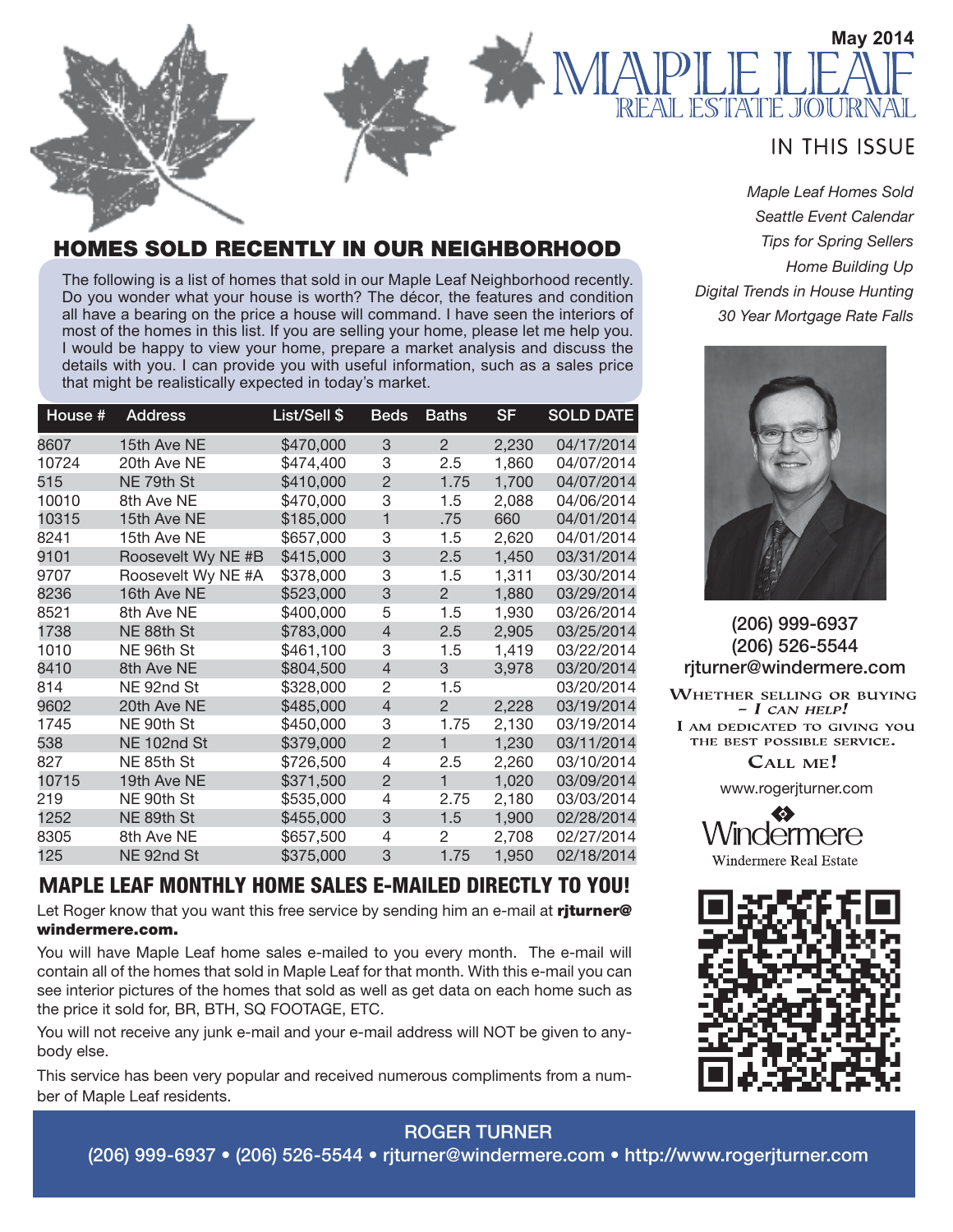# SEATTLE CALENDAR

# ROCK AND ROLL MARATHON

#### Saturday, June 21, 2014

#### Marathon & Half Marathon

Start Time: 7:00 am Start Line: Seattle Center – John Street & 5th Avenue N Finish Line: Seattle Center – Mercer Street & 3rd Avenue N

#### 2014 Course

Runners will experience iconic Seattle sights as they rock out to live bands every mile.

- Scenic course highlighting Seattle's famous sites
- Live, local bands along the course
- Spirited cheer squads lining the course
- Brooks Technical Participant Shirt
- Official Finisher Certificates
- Finishers Medal
- Gear Bag
- Plentiful Course Support

### SEATTLE: HEALTH & FITNESS EXPO

For two days, over 70 exhibitors will offer free samples, showcase the latest in running gear, sports apparel, health & nutritional information and much more. Pick up some last-minute race essentials before race day and be sure to visit the Brooks Official Merchandise Store. All runners must visit the expo to pick up their race number, gear bag and t-shirt.

Dates: June 19-20, 2014 Location: CenturyLink Field Event **Center** Expo Hours: Thursday, June 19, 12pm – 7pm & Friday, June 20, 10am – 7pm Free Admission: Open to the public

#### GREAT TIPS FOR SPRING SELLERS

 *(Source: Seattle P.I., April 16, 2014)*

The flowers are starting to bud, and the sun is peaking through the clouds; Spring is in the air and For Sale signs are emerging around Seattle like crazy. How do you stay ahead of the game?

As the housing market begins to heat up, sellers can take these extra steps to help stand out among the rest. At first glance, potential buyers are scrutinizing your property before they even step foot in the door, and having a clean entrance and yard can make a big difference for first impressions. Adding a beautiful potted plant to the front porch, or staining the front deck could be relatively small projects that could add generous appeal to your home.

Staging your home is another great way to entice buyers to choose your home. Hiring professionals to arrange your home to appeal to a broad array of buyers could be the difference between a buyer choosing your home, or choosing one just down the street. Removing personal belongings helps buyers envision themselves living on the property- not you. Also remember to give your home a good cleaning before showings; a clean home feels bigger and more inviting.

#### U.S. HOME BUILDING UP IN MARCH AFTER FRIGID WINTER

*(Source: Seattle Times, April 16, 2014)*

U.S home construction rose moderately in March as builders resumed work at the end of a frigid winter. But applications for building permits slid, clouding the outlook for future construction.

Builders started work on 946,000 homes at a seasonally adjusted annual rate in March, up 2.8 percent from 920,000 in February, the Commerce Department said Wednesday. Construction of single-family homes rose 6 percent, more than offsetting a 3.1 percent drop in the construction of apartments, condominiums and town houses.

As the weather moderated, construction rose 30.7 percent in the Northeast and jumped 65.5 percent in the Midwest. But it fell 9.1 percent in the South and 4.5 percent in the West.

Applications for permits, a gauge of future activity, fell 2.4 percent to a seasonally adjusted annual rate of 990,000.

"The outcome is less dynamic than anticipated," Annalisa Piazza, an economist at Newedge Strategy, said in a research report. Economists had expected housing starts to hit 970,000 last month. Piazza noted that housing construction in March was 5.9 percent less than a year earlier. "It echoes several of the other reports we've seen of late which do show a spring snapback, but one not nearly as strong as once hoped," said Dan Greenhaus, chief strategist at BTIG.

Many analysts have been expecting an improving economy to lift the housing market, which has been recovering the past two years. But housing has struggled to maintain momentum. Rising prices and higher mortgage rates have deterred some home buyers. Others have had trouble qualifying for mortgages.

The March gain in single-family home construction is encouraging. Every single-family home built creates three jobs and generates \$90,000 in tax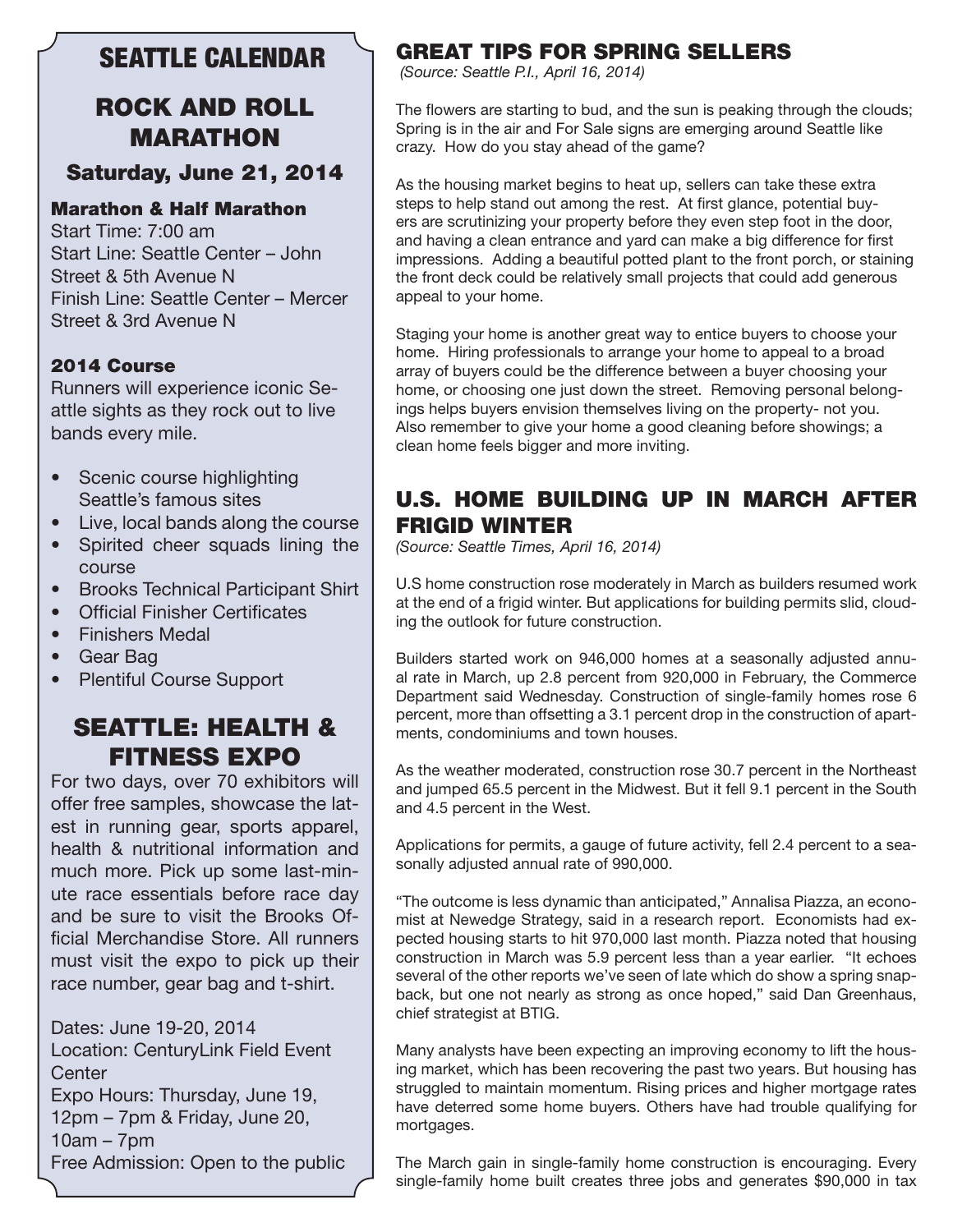revenue, according to the homebuilders' group.

The median time on market for all U.S. home sales was 67 days in January, down from 72 days in December and 71 days on market in December 2013. Thirty-one percent of homes sold in January were on the market for less than a month.

First-time buyers accounted for 26 percent of purchases in January, down from 27 percent in December and 30 percent in January 2013. This is the lowest market share for first-time buyers since NAR began monthly measurement in October 2008; normally, they should be closer to 40 percent.

#### DIGITAL TRENDS IN HOUSE HUNTING

*(Source: Windermere Blog, January 31, 2014)*

It should come as no surprise that online and mobile tools have become very valuable to people while they are in the process of buying and selling homes. According to a 2012 study by Google and the National Association of REALTORS® , 90% of home buyers used online search tools while looking for a home.

In many ways, technology has improved the home buying process and provided sellers with more exposure to listings, while helping to decrease the overall sales cycle. Here's a look at some helpful online tools that you can use during your next home purchase or sale.

Online home search: With access to more data, real estate companies like Windermere can provide you with many ways to find your dream home. Beyond price, square footage, bedrooms, and zip code, you can now refine your search even further. For example, you can search for a home listing based on specific criteria, such as your commute time, access to good schools, neighborhood walkability, and more.

myWindermere tools & social share: Windermere offers a tool called myWindermere, which lets you create an account in which you can save favorite searches and homes, communicate with your real estate agent, and more. You can also share any of our online listings with your social networks, including Facebook, Pinterest, twitter and google+.

Mobile & Apps: Studies suggest that more and more people are using mobile to search for homes with as many as 68 percent of buyers using mobile applications at some point in their search. As a result, many real estate companies have optimized their websites for mobile usage. In fact, 36 percent of people using mobile for home search are simultaneously multitasking, such as while watching television.

Note-Taking: Keeping track of the details on multiple houses can get difficult. We recommend using a tool like Homing In to capture photos and notes of the places you have visited.

Mortgage Calculators: These online tools help you get a realistic estimate of how much your monthly mortgage payments would be while searching for homes.

Community Blogs: Before choosing a community, seek out more information through local blogs. Many neighborhoods now feature online news sources and local bloggers to talk about regional events, civic news, crime information, local shops, restaurants, and more.

Social Networks: Once you have chosen a community, join a private social

# WATERFRONT WHIMSEA

# Sunday, June 8th Waterfront Park

Time to get ready for the Metropolitan Improvement District's 3rd Annual Waterfront Whimsea Family Fun Day!

This year's FREE-to-the-public event will take place from 11am to 3pm Sunday, June 8th in Waterfront Park, and will again feature music, magic, bubbles, games and much more.

This family friendly event has generated thousands of visitors to the Waterfront neighborhood the last two years, and the 2014 edition should be even better as we build upon last year's success.

#### **SEATTLE SPORTS SCHEDULE** \*\*\*\*\*\*\*\*\*\*\*\*\*\*\*\*\*\*\*\*\*\*\*\*\*\*\*\*\*\*\*\*\*\*\*\*\*\*\*\*\*\*\*\*\*\*\*

**MARINERS MLB HOME GAMES** http://seattle.mariners.mlb.com/ \*\*\*\*\*\*\*\*\*\*\*\*\*\*\*\*\*\*\*\*\*\*\*\*\*\*\*\*\*\*\*\*\*\*\*\*\*\*\*\*\*\*\*\*\*\*\*

| 6/1  | 1:10PM  | V.S. DETROIT          |
|------|---------|-----------------------|
| 6/10 | 7:10PM  | V.S. NEW YORK         |
| 6/11 | 7:10PM  | V.S. NEW YORK         |
| 6/12 | 7:10PM  | V.S. NEW YORK         |
| 6/13 | 7:10PM  | V.S. TEXAS            |
| 6/14 | 710PM   | V.S. TEXAS            |
| 6/15 | 1:10PM  | V.S. TEXAS            |
| 6/16 | 7:10PM  | V.S. SAN DIEGO        |
| 6/17 | 12:40PM | V.S. SAN DIEGO        |
| 6/23 | 7:10PM  | <b>V.S. BOSTON</b>    |
| 6/24 | 7:10PM  | V.S. BOSTON           |
| 6/25 | 7:10PM  | V.S. BOSTON           |
| 6/27 | 7:10PM  | <b>V.S. CLEVELAND</b> |
| 6/28 | 7:10PM  | V.S. CLEVELAND        |
| 6/29 | 1:10PM  | V.S. CLEVELAND        |